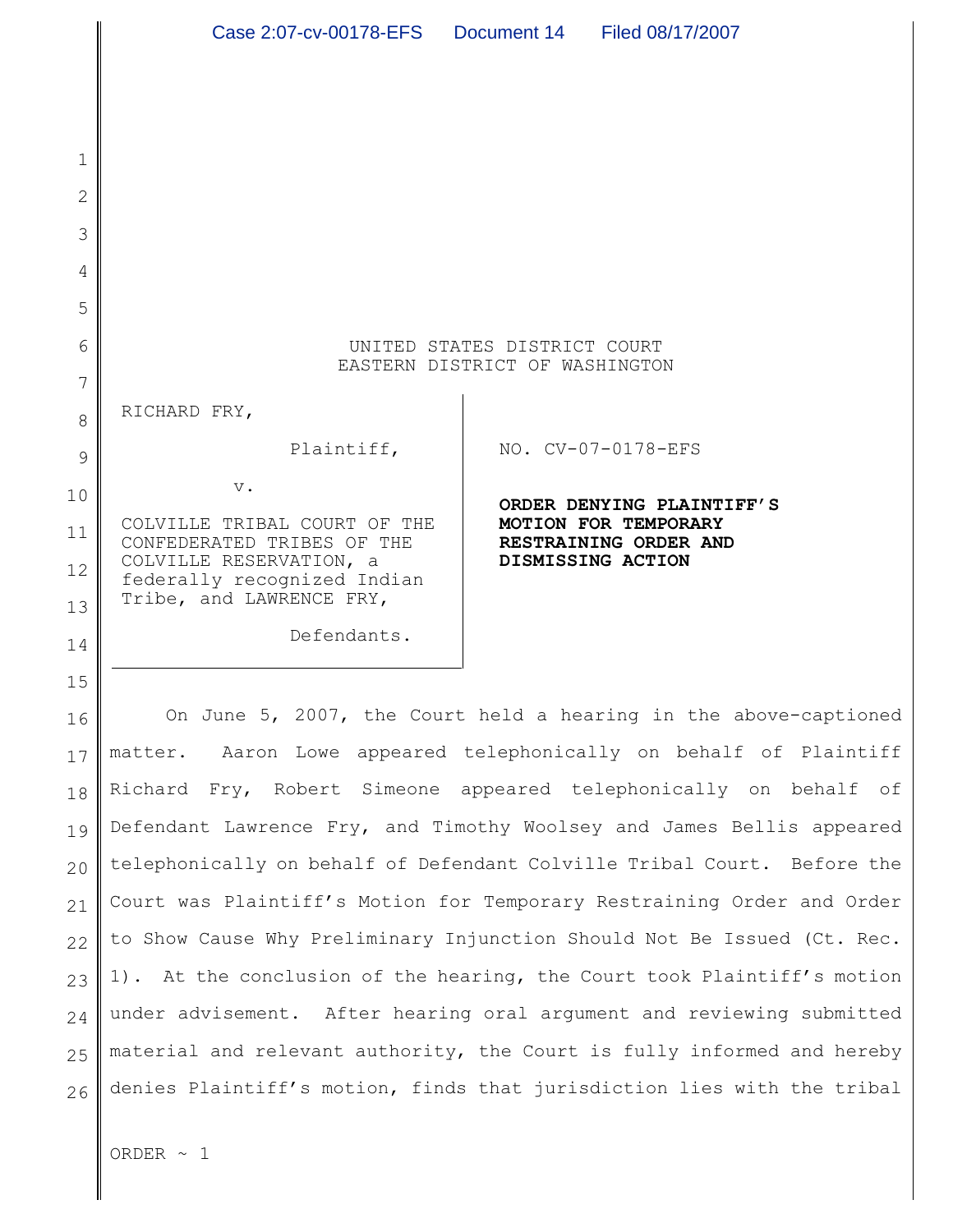1 2 court and therefore dismisses the instant action for lack of jurisdiction.

# **I. Background**

4 5 6 7 8 9 10 11 12 13 14 15 16 17 This case arises out of a contract dispute between Lawrence Fry, a member of the Colville Tribe, and his son Richard Fry, a nonmember of the Colville Tribe. In 2001, Lawrence Fry filed an action in the Colville Tribal Court for unjust enrichment, forcible detainer, and partnership accounting (Ct. Rec. 6-2). During the course of the litigation, Richard Fry filed a counterclaim, moved for an order finding Lawrence Fry in contempt, and obtained an order requiring Lawrence Fry to turn over vehicles. The tribal court action was initially settled by the parties' agreement to a stipulated judgment which included a clause maintaining jurisdiction in the tribal court for purposes of enforcement. *Id.* The stipulated judgment was intended to resolve the contract dispute between the Frys and provided for disposal of a significant amount of personal property as well as a fee parcel of land within the boundaries of the reservation owned by Richard Fry, the nonmember.

18 19 20 21 22 23 24 25 26 Defendants allege that Richard Fry failed to fulfill the promises contained in the stipulated judgment (Ct. Rec. 6 at 3). Between October 8, 2002, when the stipulated judgment was signed, and the filing of the instant action in federal court, the parties were involved in extensive tribal court litigation regarding the stipulated judgment, including an action by Lawrence Fry seeking enforcement of the stipulated judgment, motions for reconsideration and an appeal by Richard Fry, and most recently, a motion to dismiss for lack of subject matter jurisdiction. Neither Richard Fry nor his counsel attended the hearing on the motion

ORDER  $\sim$  2

3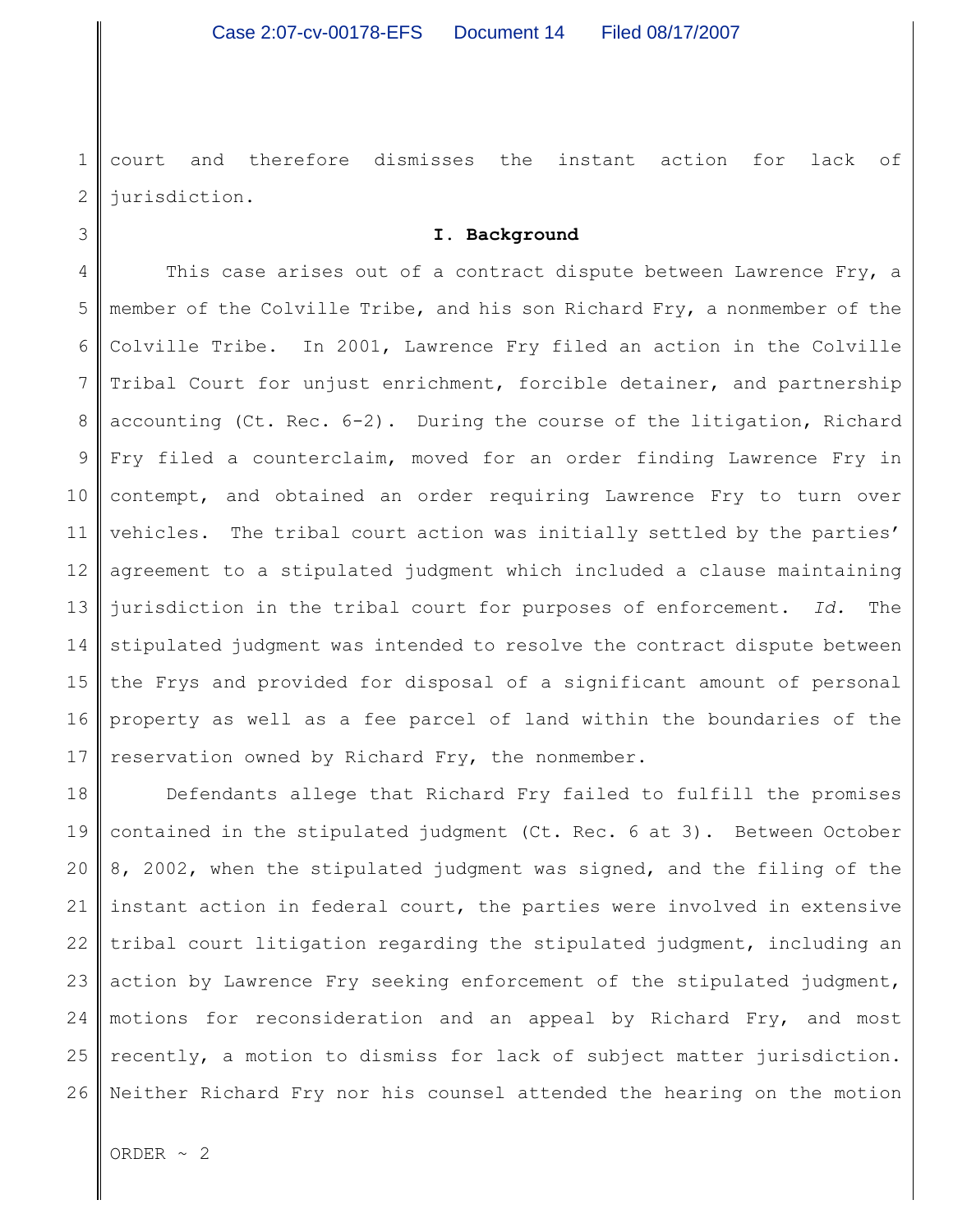1 2 3 to dismiss and the motion to dismiss was denied by the tribal court on January 24, 2007 (Ct. Rec. 6-2). Richard Fry did not appeal the tribal court's denial of his motion to dismiss.

4 5 6 7 8 After approximately six years of litigation in tribal court, including consent to a stipulated judgment by Richard Fry and his counsel and a number of enforcement actions regarding the stipulated judgment, Richard Fry now seeks a temporary restraining order from this Court preventing further action by the tribal court.

9 10 11 12 13 While Richard Fry seeks a temporary restraining order, the underlying issue is whether the tribal court can maintain jurisdiction over the action given Richard Fry's nonmember status. In order to avoid continued litigation in this matter, the Court hereby undertakes an analysis of the jurisdictional question.

### 14

## **II. Analysis and Conclusion**

#### 15 A. Exhaustion in Tribal Court

16 17 18 19 20 21 22 23 24 25 26 Plaintiff Richard Fry seeks action by this Court based on an allegation of subject matter jurisdiction pursuant to 28 U.S.C. § 1331. However, the Supreme Court has consistently held that a determination of a tribal court's jurisdiction "should be conducted in the first instance in the Tribal Court itself." *Nat'l Farmers Union Ins. Co. v. Crow Tribe of Indians,* 471 U.S. 845, 856 (1985). The Court went on to explain that "[e]xhaustion of tribal court remedies . . . will encourage tribal courts to explain to the parties the precise basis for accepting jurisdiction, and will also provide other courts with the benefit of their expertise in such matters in the event of further judicial review." *Id.* at 857. "At a minimum, exhaustion of tribal remedies means that tribal *appellate*

ORDER ~ 3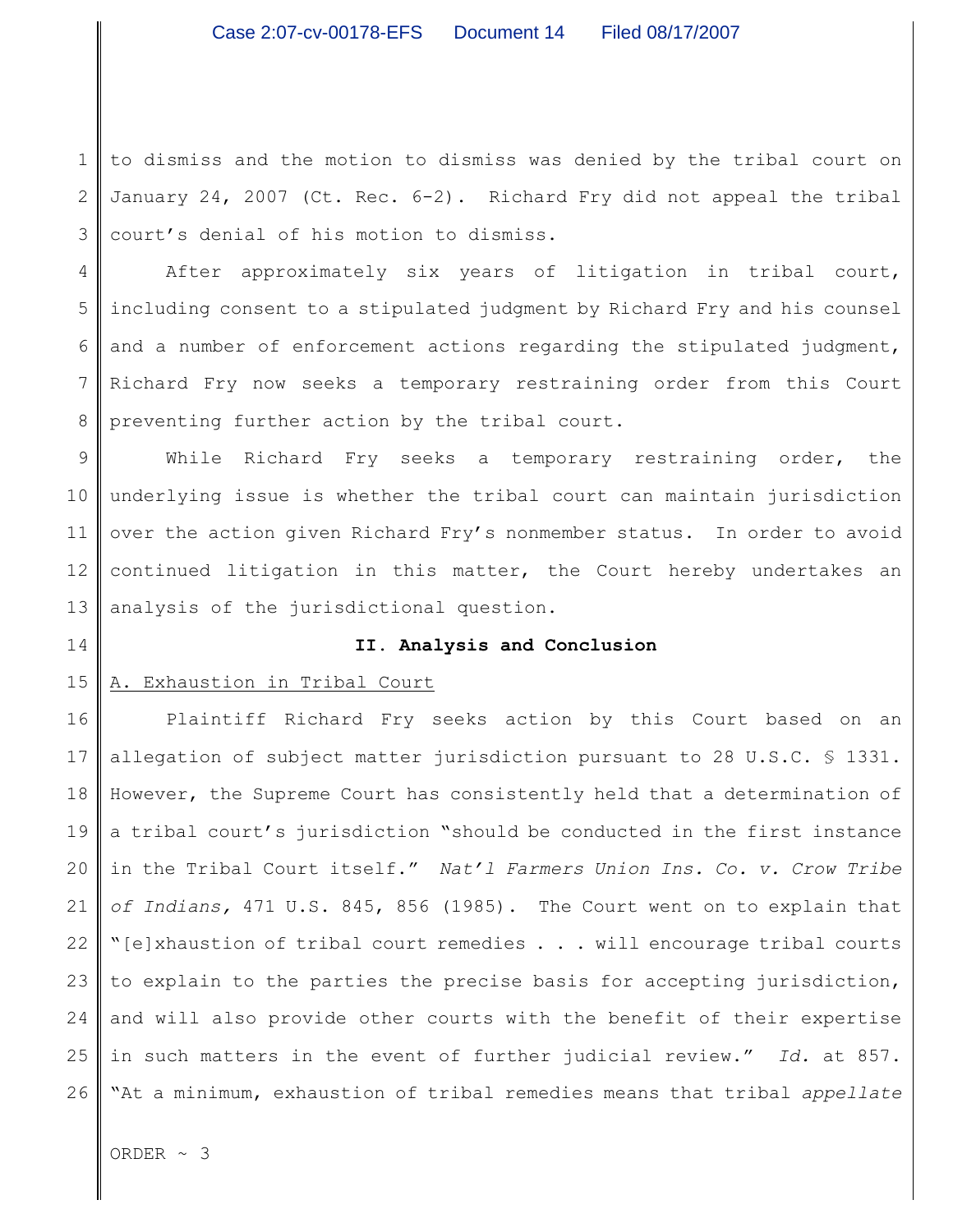1 2 3 *courts* must have the opportunity to review the determination of the lower tribal courts." *Iowa Mut. Ins. Co. v. LaPlante,* 480 U.S. 9, 17 (1987) (emphasis added).

4 5 6 7 8 9 10 11 12 Here, Plaintiff Richard Fry failed to appear at the tribal court hearing on his own motion to dismiss based on lack of subject matter jurisdiction (Ct. Rec. 2 at 14). Plaintiff also failed to appeal the tribal court's order denying plaintiff's motion, thus denying the tribal appellate court the opportunity to review the lower court's determination of jurisdiction. Based on Plaintiff's own action, whether or not conducted in good faith, Plaintiff's tribal court remedies were never exhausted. Therefore, this Court is directed by Supreme Court precedent to stay its hand, and thus dismisses the instant action.

### 13 B. Jurisdiction Under the *Montana* Exceptions

14 15 16 17 18 19 20 21 In the alternative, assuming Plaintiff had exhausted tribal court remedies, this Court finds that the tribal court has jurisdiction over the execution of the stipulated judgment, barring this Court from exercising jurisdiction over the instant matter. "Indian tribes' regulatory authority over nonmembers is governed by the principles set forth in *Montana v. United States*, 450 U.S. 544, 101 S.Ct. 1245, 67 L.Ed.2d 493 (1981), which we have called the 'pathmarking case' on the subject." *Nevada v. Hicks,* 533 U.S. 353, 358 (2001).

22 23 24 25 26 Indian tribes retain inherent sovereign power to exercise some forms of civil jurisdiction over non-Indians on their reservations, even on non-Indian fee lands. A tribe may regulate, through taxation, licensing, or other means, the activities of nonmembers who enter consensual relationships with the tribe or its members, through commercial dealing, contracts, leases, or other arrangements. *Williams v. Lee*, supra, at 223, 79 S.Ct., at 272; *Morris v. Hitchcock*, 194 U.S. 384, 24 S.Ct. 712, 48 L.Ed. 1030; *Buster v. Wright*, 135 F. 947,

ORDER  $\sim$  4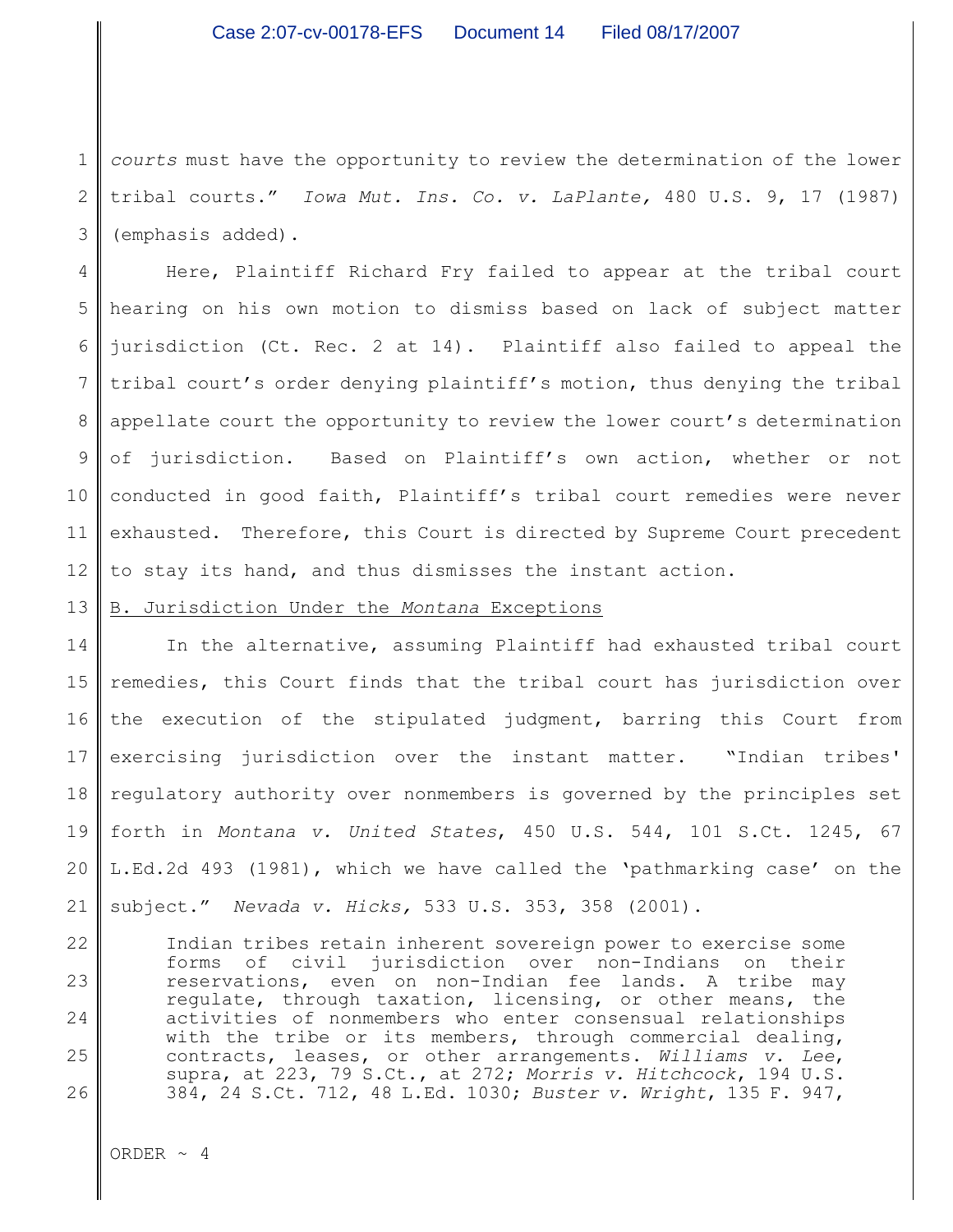950 (CA8); see *Washington v. Confederated Tribes of Colville Indian Reservation*, 447 U.S. 134, 152-154, 100 S.Ct. 2069, 2080-2082, 65 L.Ed.2d 10. A tribe may also retain inherent power to exercise civil authority over the conduct of non-Indians on fee lands within its reservation when that conduct threatens or has some direct effect on the political integrity, the economic security, or the health or welfare of the tribe. *See Fisher v. District Court*, 424 U.S. 382, 386, 96 S.Ct. 943, 946, 47 L.Ed.2d 106; *Williams v. Lee*, supra, at 220, 79 S.Ct., at 270; *Montana Catholic Missions v. Missoula County*, 200 U.S. 118, 128-129, 26 S.Ct. 197, 200-201, 50 L.Ed. 398; *Thomas v. Gay*, 169 U.S. 264, 273, 18 S.Ct. 340, 343, 42 L.Ed. 740.

8 9 10 11 *Montana v. United States*, 450 U.S. 544, 565-66 (1981) (footnotes omitted). This passage established the two exceptions to the "general proposition that the inherent sovereign powers of an Indian tribe do not extend to the activities of nonmembers of the tribe." *Id.* at 565.

12

1

2

3

4

5

6

7

*1. The First* Montana *Exception*

13 14 15 16 17 18 19 20 21 22 23 24 25 26 With respect to the first exception, Plaintiff acknowledges that he has entered a consensual relationship with a member of the tribe through a contract, but contends that the tribe lacks jurisdiction because the tribe is not regulating his activity "through taxation, licensing, or other means." Plaintiff originally filed his request for a temporary restraining order based on his claim that the tribe might arrest Plaintiff pursuant to an arrest warrant issued based on a tribal court finding that Plaintiff was in contempt of the tribal court for failing to abide by the terms of the stipulated judgment entered in the tribal court. Therefore, analyzing this case in the context of the first *Montana* exception, the question before this Court is whether enforcement of a stipulated judgment fits within the definition of "other means" by which a tribe may exercise jurisdiction over a nonmember when that individual consensually contracts with a tribal member.

ORDER  $\sim$  5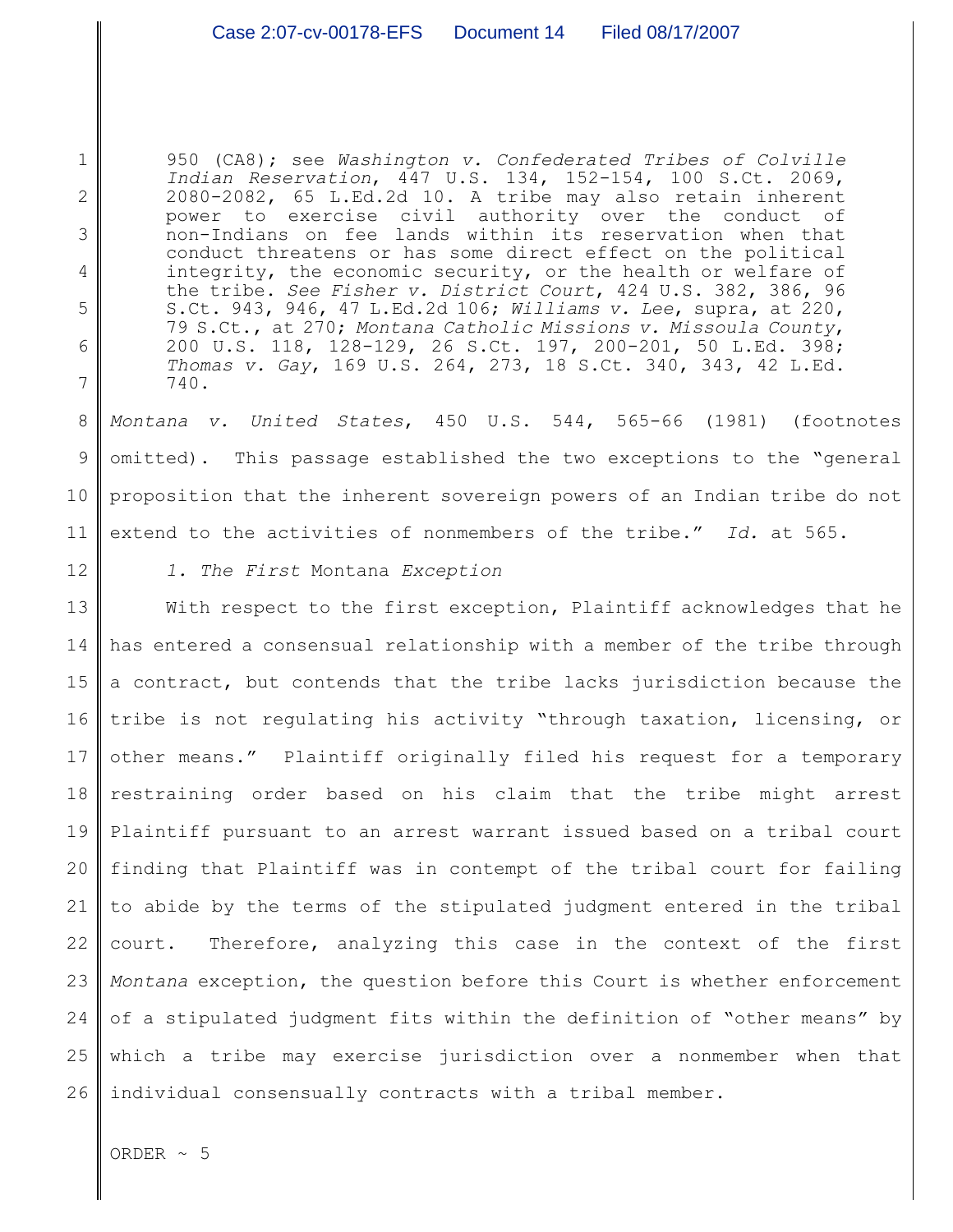1 2 3 4 5 6 7 Arguing against jurisdiction, Plaintiff cites extensively to the Ninth Circuit's opinion in *Ford Motor Co. v. Todecheene,* 394 F.3d 1170 (9th Cir. 2005), arguing that the phrase "or other means" should be narrowly construed, despite the fact that the Ninth Circuit's opinion in *Ford* has since been withdrawn. *Ford Motor Co. v. Todecheene,* 474 F.3d 1196 (9th Cir. 2007), *amended by Ford Motor Co. v. Todecheene,* 488 F.3d 1215 (9th Cir. 2007).

8 9 10 11 12 13 14 The Court finds that enforcement of a stipulated judgment signed by both parties which explicitly includes a jurisdictional clause, is a proper means for a tribe to regulate the activity of a nonmember who enters into a consensual contractual relationship with a tribal member. While enforcement of a such an agreement may not be similar to taxation or licensing, given Richard Fry's consent to tribal jurisdiction, such enforcement is a proper exercise of tribal jurisdiction.

15

*2. The Second* Montana *Exception*

16 17 18 19 20 21 22 23 24 25 26 While both parties analyzed this case in the context of the first *Montana* exception, this Court finds the second *Montana* exception more appropriate here. The second exception articulated in *Montana* holds that "[a] tribe may also retain inherent power to exercise civil authority over the conduct of non-Indians on fee lands within its reservation when that conduct threatens or has some direct effect on the political integrity, the economic security, or the health or welfare of the tribe." *Montana,* 450 U.S. at 566. Here, the tribe has found that it retains jurisdiction over the enforcement of a stipulated judgment, signed by both parties, which disposes of a significant amount of both personal and real property. Thus, while the underlying case involved a nonmember

ORDER  $~\sim~$  6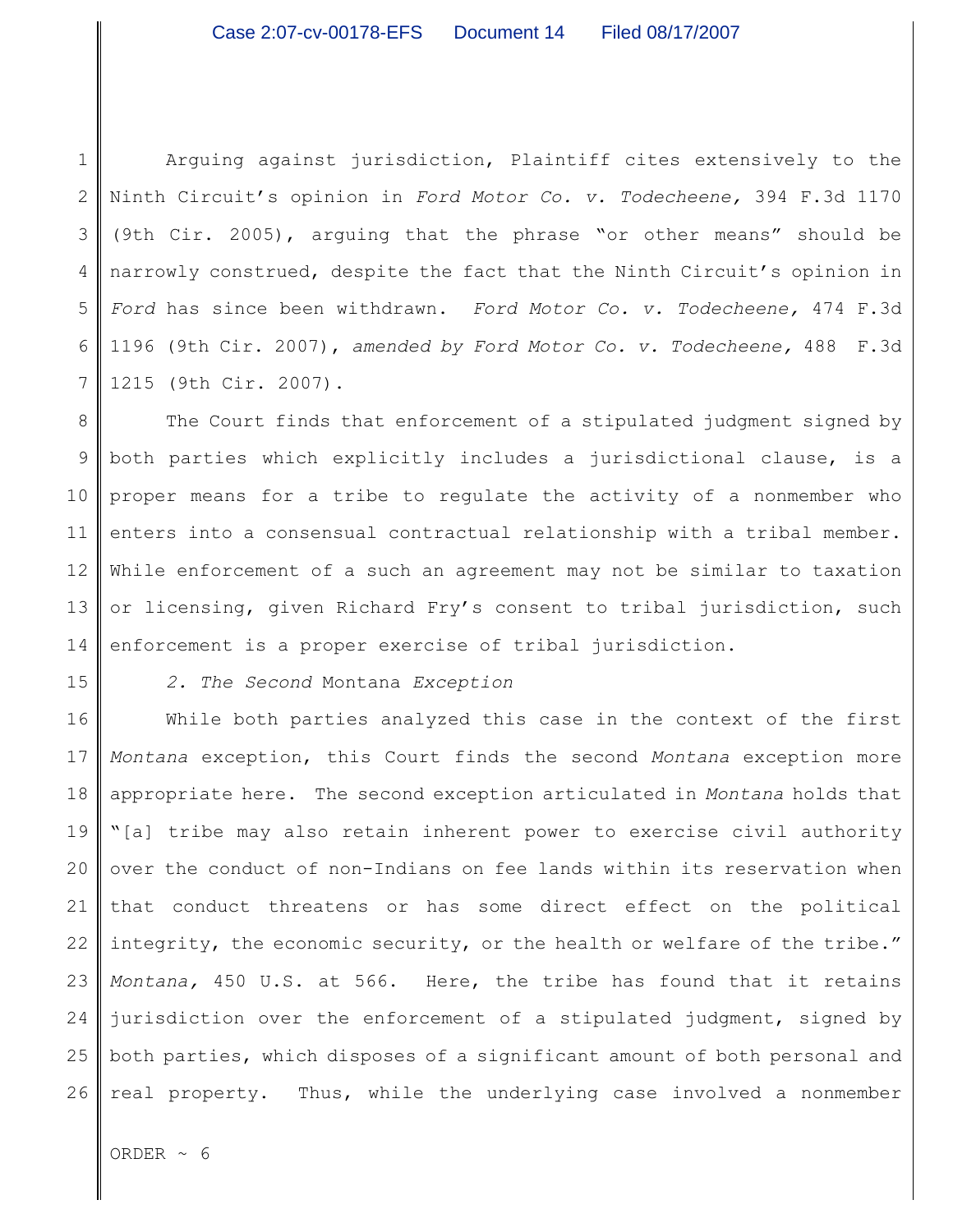1 2 3 4 5 6 defendant, once the nonmember defendant agreed to and signed the stipulated judgment including the clause holding that the tribal court retained jurisdiction over enforcement of the stipulated judgment, the nonmember defendant put the political integrity of the tribe and the tribal court at issue in any failure to abide by the terms of the judgment.

7 8 9 10 In 1959, the Supreme Court found that a state court lacked jurisdiction to hear a collection action filed by a non-Native American merchant against a Native American customer arising on tribal land. *Williams v. Lee,* 358 U.S. 217 (1959). The Supreme Court found that

the exercise of state jurisdiction here would undermine the authority of the tribal courts over Reservation affairs and hence would infringe on the right of the Indians to govern themselves. It is immaterial that respondent is not an Indian. He was on the Reservation and the transaction with an Indian took place there.

*Id.* at 223. This opinion was cited favorably as an example of both exceptions listed in *Montana*. This Court finds the reasoning in *Williams* persuasive. In the instant case, any attempt to enforce the stipulated judgment in state or federal court would infringe upon tribal rights of self government.

As this Court has determined, based on the foregoing analysis, that the tribal court retains jurisdiction, this Court is without jurisdiction to hear the case. Therefore, Plaintiff's claim is dismissed based on a lack of subject matter jurisdiction.

///

///

///

11

12

13

14

15

16

17

18

19

20

ORDER  $\sim$  7